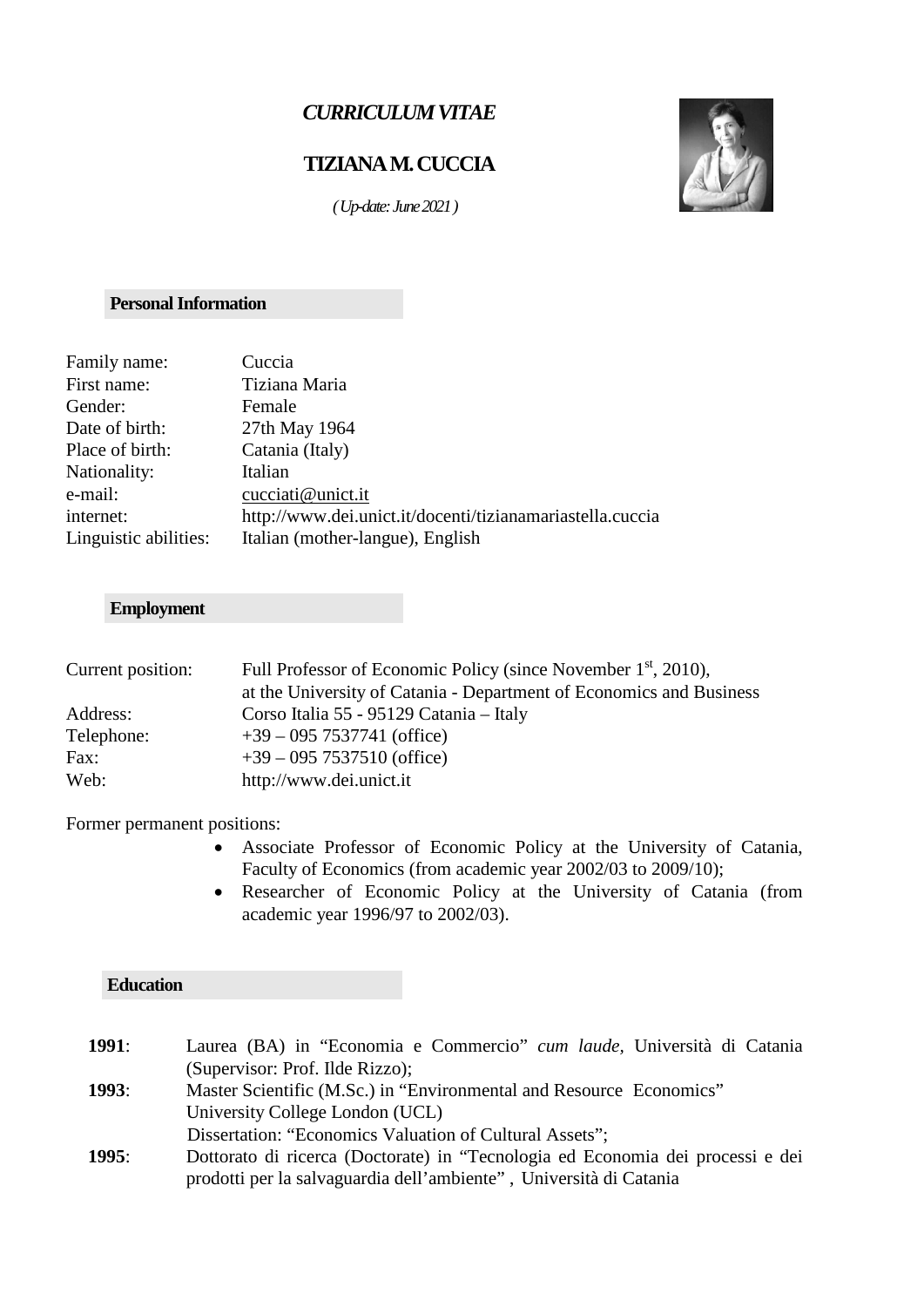Dissertation: "Inquinamento atmosferico e degrado dei beni culturali: problemi di valutazione economica" [Pollution and Economic Evaluation of Cultural Goods].

*Other courses or titles:*

- **1992**: British Council International English Language Testing (IELTS);
- **1992**: Course in "Economics of the Environment", Harvard University, Harvard, Cambridge, Ma, US (grade A)

#### **Scholarship**

| 1994:<br>Scholarship from Istituto per la Programmazione Economica (ISPE) – Rome; |  |
|-----------------------------------------------------------------------------------|--|
|-----------------------------------------------------------------------------------|--|

- **1994**: Scholarship from the Italian Statistical Office (ISTAT) Rome
- **1994**: Scholarship "Francesco Ferrara" (from Banco di Sicilia) to support studies in economics at overseas universities.

#### **Job Records (temporary position)**

| Researcher at The Italian Statistical Office (ISTAT) – Roma        |
|--------------------------------------------------------------------|
| (Industrial Statistics Sector);                                    |
| Researcher at "Fondazione Eni Enrico Mattei" - Venezia;            |
| Teaching and advisoring for FORMEZ                                 |
| (issues: "Project Management, Project Financing, Local Policies"). |
| Advisoring for Comune di Ragusa                                    |
| (issues: economic evaluation of cultural heritage goods);          |
| Visiting Professor, at UCL – University College London,            |
| Department of Economics (Febr.-Apr. 2017)                          |
| Visiting Professor, at the University of Cardiff – Department of   |
| Geography and Planning (Dec. 2017 - Jan. 2018)                     |
|                                                                    |

#### **Academic Teaching Experience (Selection)**

## **1996/97 – 1998/99** (As a Researcher)

Teaching assistance and exercise courses in: Microeconomics, Macroeconomics, Commodity Science – Faculty of Economics – University of Catania;

# **1999/2000 – 2002/03** (As Appointed Professor)

- Course of Cultural Economics Degree in Economics and Management of Tourism – University of Catania;
- Course of Microeconomics Master in Telecommunication and Master in Management in Idryc Resources – University of Catania;
- Course of Development Economics University School for Secondary Teachers Formation – University of Catania;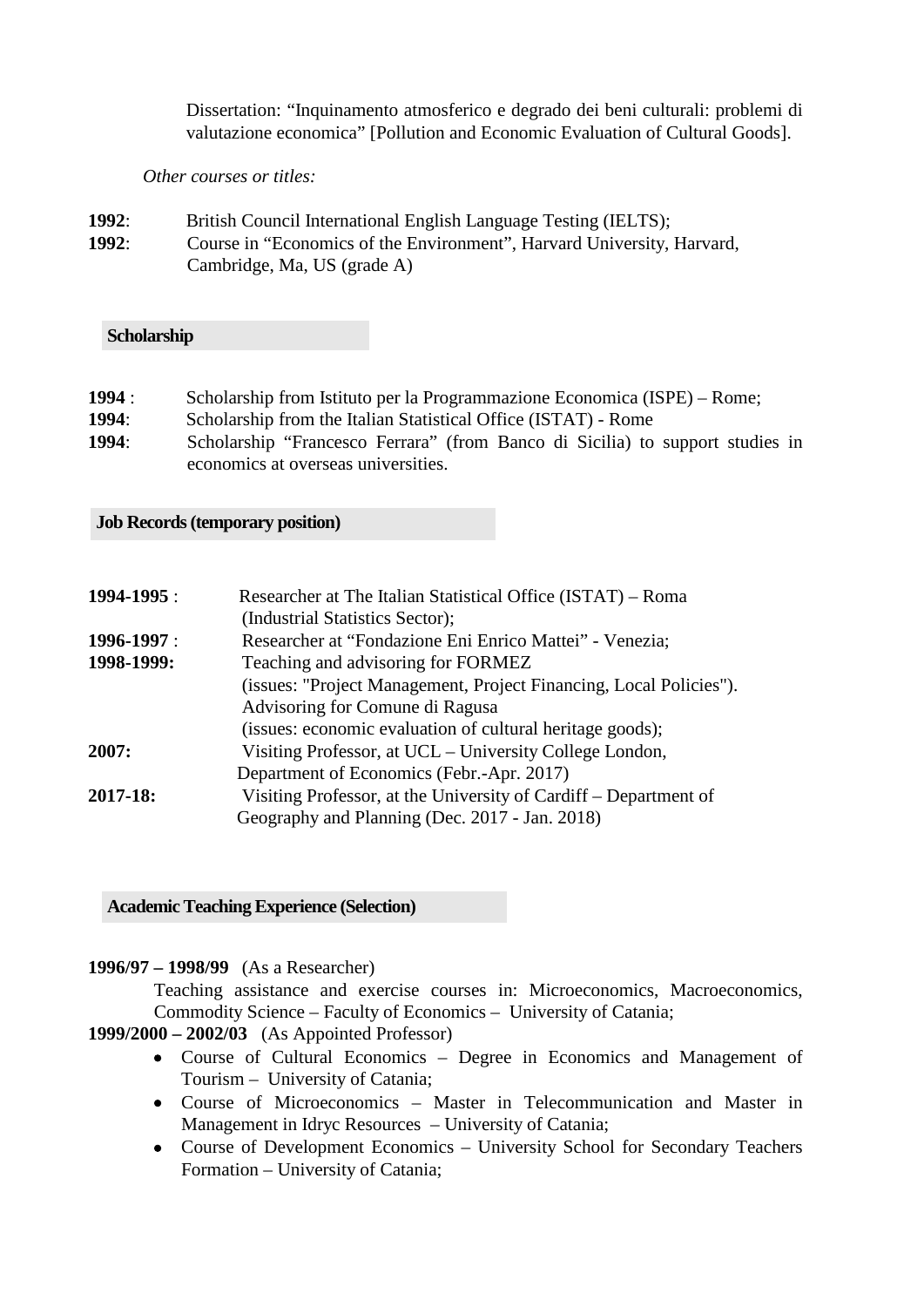- Course of Development Economics; Course of Cultural Economics (Faculty of Economics – University of Catania)
- Course of Cultural Economics (Faculty of Foreign Languages University of Catania)

**2003/04 -2009/10** (As Associate Professor of Economic Policy):

- Courses of Economic Policy and International Economic and Financial policy (from 2009/10); Course of Development Economics, Course of Cultural Economics (till to 2006/07), Course of International Economic Policy (starting 2004/05) – (Faculty of Economics, University of Catania)
- Course of Cultural Economics (Faculty of Foreign Languages Univ. of Catania);
- Corse of Arts Economics (Faculty of Economics, University of Bologna) (2005/06).

**2010/11- today** (As Full Professor of Economic Policy)

• Courses of "Economic Policy" and "European Economic Policy" (Faculty of Economics / Department of Economics and Business, University of Catania).

#### **Academic Administrative Experience**

- **2005/06-2007/08, and 2008/10:** Member of the Academic Senate of the University of Catania (Representative of the Associate Professors).
- **2005/06-2012/13:** Vice-President of the Course in Economics (Faculty of Economics, University of Catania)
- **2005-2008:** Member of the Commettee for the Doctorate in "Mathematics for Economics and Finance
- **2007-08:**Coordinator, SISSIS (University Centre of Training for Superior Teachers in Law and Economics)
- **2008-11:** Member of the Commettee (Faculty) of the Doctorate in "Public Economics" (Department of Economics, University of Catania)
- **2012-13:** Member of the Commettee (Faculty) of the Doctorate in "Economics, Management and Statistics (Department of Economics and Business, University of Catania)
- **2013/14, 2016/17:** Member of the Commettee (Faculty) of the Doctorate in "Economics, Management and Statistics" (Universities of Messina, Catania, Palermo, Reggio Calabria; then University of Messina and Catania)
- **2017:** Member of the (Management and scientific) Committee for the Master in "Formation for teachers of economics and law in the secondary school" (University of Catania)
- **2013-today:** Dean (*Presidente*) of the Degree course in Economics University of Catania
- **2020-today:** Member of the University Teaching Commission (*Commissione didattica di Ateneo*)

# • • **Participation in other institutions**

•

• 2007-2008: Member of the Government Commission for the Study on Creativity and Cultural Production in Italy (Government Decree DM 20/10/2007).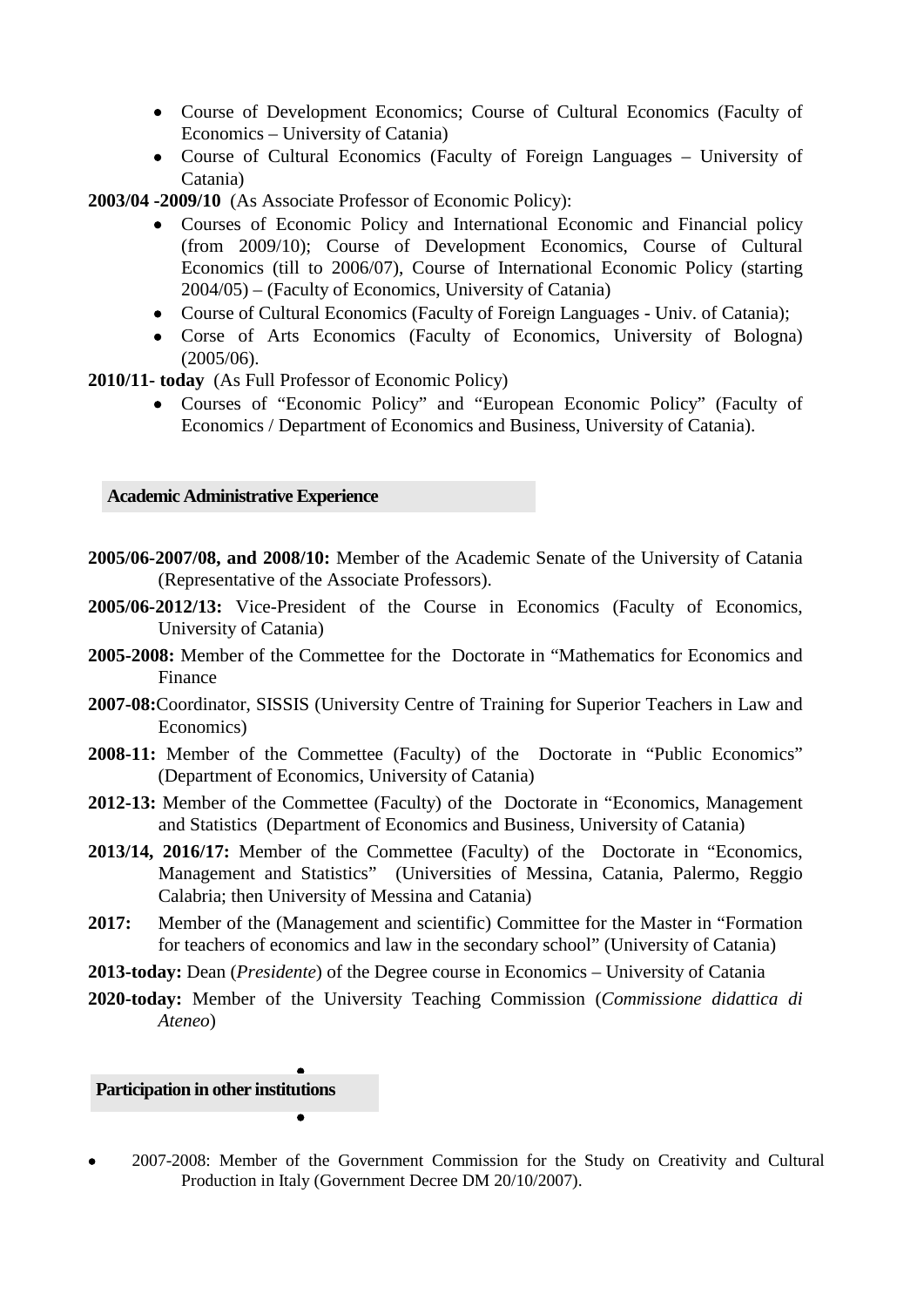- 2014- : Member of the Inter-Department Centre "Territory, development, environment" of the University of Catania.
- 2021- : Councilor, Central Bank of Italy Office of Catania.

## **Scientific interests and different specific skills**

- Scientific interest: Cultural economics; Tourism economics; Local development; Contingent valuation.
- Specific skills: Economic evaluation of environmental and cultural goods, economic evaluation of heritage.

# **Participation in scientific research groups and networks (Selection)**

- - 1999-2000 P.R.I.N. [Research projects of national interest] "Saperi locali e sviluppo sostenibile" [Local knowledge and sustainable development] (PI: Prof. Antonio Sassu).
- - 2001-02 P.R.I.N. [Research projects of national interest] "La valorizzazione del patrimonio ambientale e culturale nella promozione del turismo sostenibile" [Environmental and cultural heritage valorization in sustainable tourism promotion] (PI: prof. Emilio Giardina).
- - 2011-13, European Culture Programme 2007-13 (Call 2011, Strand 3.2), "PUCK Project Participation, University, City, Kulture - Assessing effective tools to enhance cultural participation" (International PI: Prof. Juan Prietro).
- - 2015, PON [National Operative Plan] NEPTIS Project "Soluzioni ITC per la fruizione e l'esplorazione aumentata dei beni culturali" [ITC for augmented fruition of cultural goods] (PI: Prof. Arch. Lucia Trigilia).

## **Invited papers at conferences**

## Invited Plennary Lectures

- 2018: *XXI Congreso Internacional Universidad-Empresa "Turismo y Desarrollo en los espaios rurales de interior"* –. Ponencia (Lecture) "The impact of Unesco sites on the local development". Universitat Jaume I – Castellon de la Plana (Castellon, Spain, 25-26/4/2018).
- 2012: *49° Convegno SIEDS – Società Italiana di Economia, Demografia e Statistica*. Relazione invitata in sessione pleanaria: "Is it worth being inscribed in the World Heritage List? A case study of "The Baroque cities in Val di Noto (Sicily)". University of Ancona, S. Benedetto Tronto, 24-26 Maggio 2012).

#### Invited papers at conferences (Selection)

**1994:** *XVI Congresso Nazionale di Merceologia*, Pavia.; (Papers: Cuccia T. - Ciraolo L., "L'impresa e il management ambientale" [Firms and environmental management]; Cuccia T. - Clasadonte M.T. - Zerbo A., "Problematiche connesse all'applicazione del marchio di qualità ambientale europeo" [Problems of envirnmental trademark];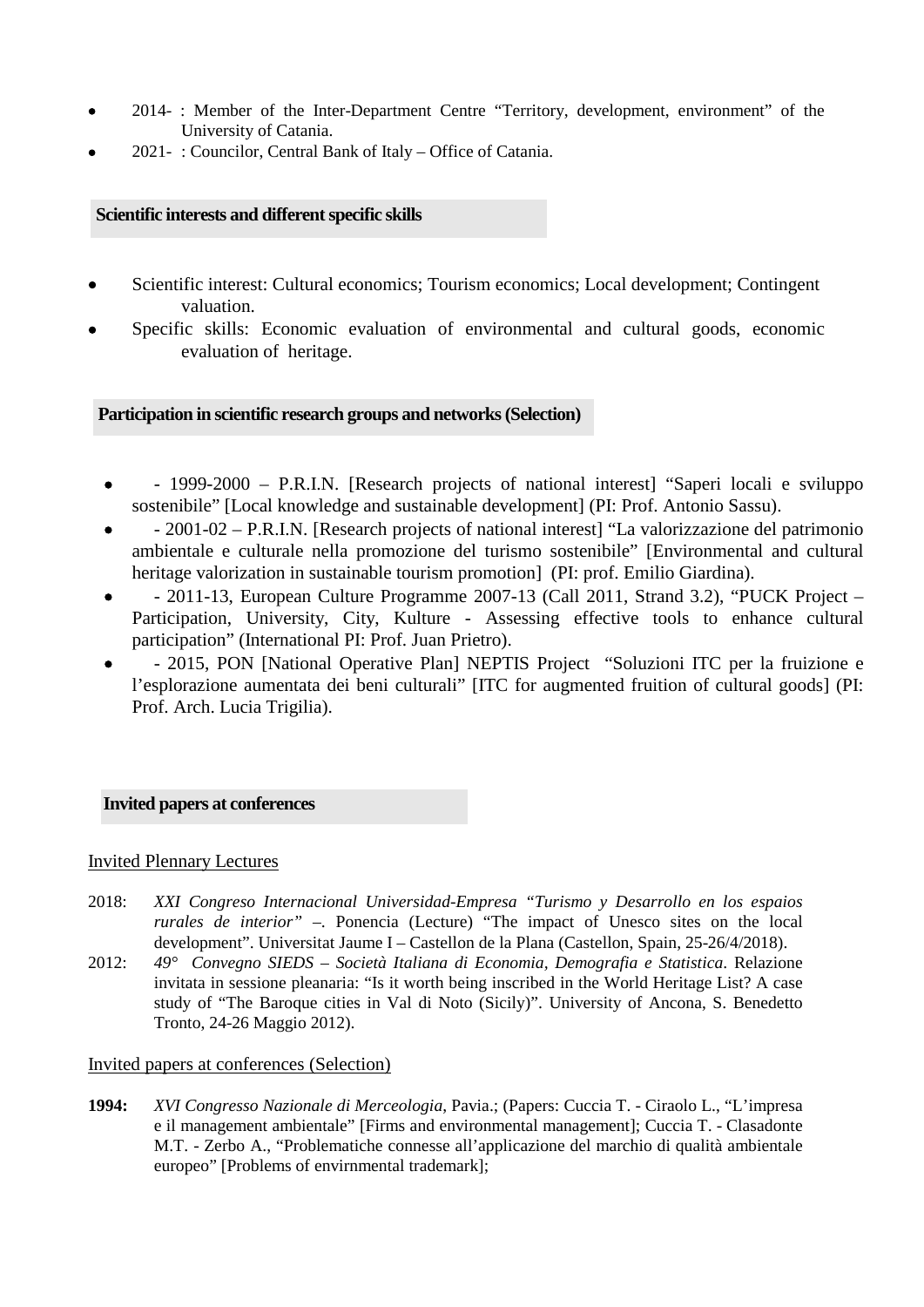- **1996:** *XVII Congresso Nazionale di Merceologia*, Lecce; Paper: Cuccia T. Ciraolo L. Clasadonte M.T., "Attualità e prospettive dell'agricoltura ecocompatibile in Sicilia" [eco-compatible agricolture];
- **1997:** *Convegno "Per un bilancio di fine secolo" della Società di Storia Patria per la Sicilia Orientale* - Catania; Paper: Caserta M. - Cuccia T., "L'industria cinematografica a Catania prima della grande guerra" [Cinema industry in Catania at the beginning of the XX century];
- **1998: \*** *XIX Conferenza Italiana di Scienze Regionali* L'Aquila. Paper: Caputo G.- Caserta M.- Cuccia T.- Musumeci M., "Aggregazioni Locali di imprese in Sicilia: strutture formali e informali" [local aggregation of firms in Sicily];

**\*** *European Association for Evolutionary Political Economy (EAEPE) Annual Conference* - Lisbona; Paper: Caserta M.- Cuccia T., "Consumption, learning and the music production";

**1999: \*** *Management Arts & Culture International Association (AIMAC) Fifth International Conference* - Helsinki; Paper: Caserta M.- Cuccia T., "The supply of arts labour: for a dynamic approach";

**\*** *International Workshop* on "Heritage conservation in Sicily"- Catania; Paper: Cuccia T. – Signorello G., "Methods for measuring the demand and value of cultural assets: theoretical and empirical issues";

- **2000:** *International Biennal Conference of the International Association for Cultural Economics*, Minneapolis, USA. Papers: Cuccia T. - Signorello G., "A Contingent Valuation Study of Willingness to Pay for Visiting a City of Art: The Case Study of Noto (Italy)"; Cellini R. -Cuccia T., "Endogenous growth and Baumol's disease: a formal model".
- **2002:** *International Biennal Conference of the International Association for Cultural Economics*, Rotterdam. Paper: Cellini R. - Cuccia T., "Incomplete Information and Experimentation in the Arts: A Game Theory Approach".
- **2003:** XV Riunione Annuale Società Italiana di Economia Pubblica. Papers: Cellini R.- Cuccia T. Reale A., "Patrimonio Culturale e Turismo: un'indagine empirica su Siracusa" e Cuccia T. - Santagata W., "Adhesion - Exit: Incentivi e Diritti di Proprietà collettivi nei Distretti Culturali";
- **2004:** 13th International Biennal Conference of *ACEI - Association for Cultural Economics International*, University of Illinois, Chicago. Paper: Cellini R. - Cuccia T. - Santagata W, "Trademarks in Cultural Districts: Individual Choices and Policy Decisions".
- **2006:** 14<sup>th</sup> International Biennal Conference of *ACEI Association for Cultural Economics International*, Wien; paper: Cuccia T. - Cellini R. "Workers' Enterprise in the Case of Arts Production"
- 2007: 34<sup>th</sup> EARIE- European Association for Research in Industrial Economics, Conference, Valencia. Paper "Workers' Enterprises in the Case of Arts Production"
- **2008: \*** "Universidad 2008 VI International Congress of Higher Education" (VI Taller Internacional "Universidad, Medio Ambiente, Energía y Desarrollo Sostenible") - Universidad de La Habana, Cuba. *Ponencia titulada* "The Valorization of Heritage and the Sustainable Tourism Development".

**\*** 15th International Biennal Conference of ACEI - Association for Cultural Economics International, Boston. Papers: "Information Externality in the Arts and the Public Intervention";, "Seasonality in Tourism and Cultural Policy".

**\*** ATLAS (Association for Tourism and Leisure Education) Annual Conference. Paper: "Seasonality in Tourism and Cultural Policy" (Brighton, 2-4/7/2008).

- **2009** \* Workshop "Advances in Tourism Economics and Management" (University of Bozen, in Bruneck). Paper : "Heritage and Tourism: Theoretical and Empirical Aspects".
- **2010** \*16th International Biennal Conference of ACEI Association for Cultural Economics International, Copenhagen. Paper: "Museum & Monument Attendance and Tourism Flows: A Time Series Analysis Approach"
- **2011** \* 32^ Conferenza Scientifica AISRE (Associazione Italiana di Scienze Regionali, Torino (15- 17 sett.). Paper: Tiziana Cuccia: "Patrimonio Unesco e promozione del turismo e delle industrie creative nei centri minori: le città barocche del Valdinoto" (Session SO-05).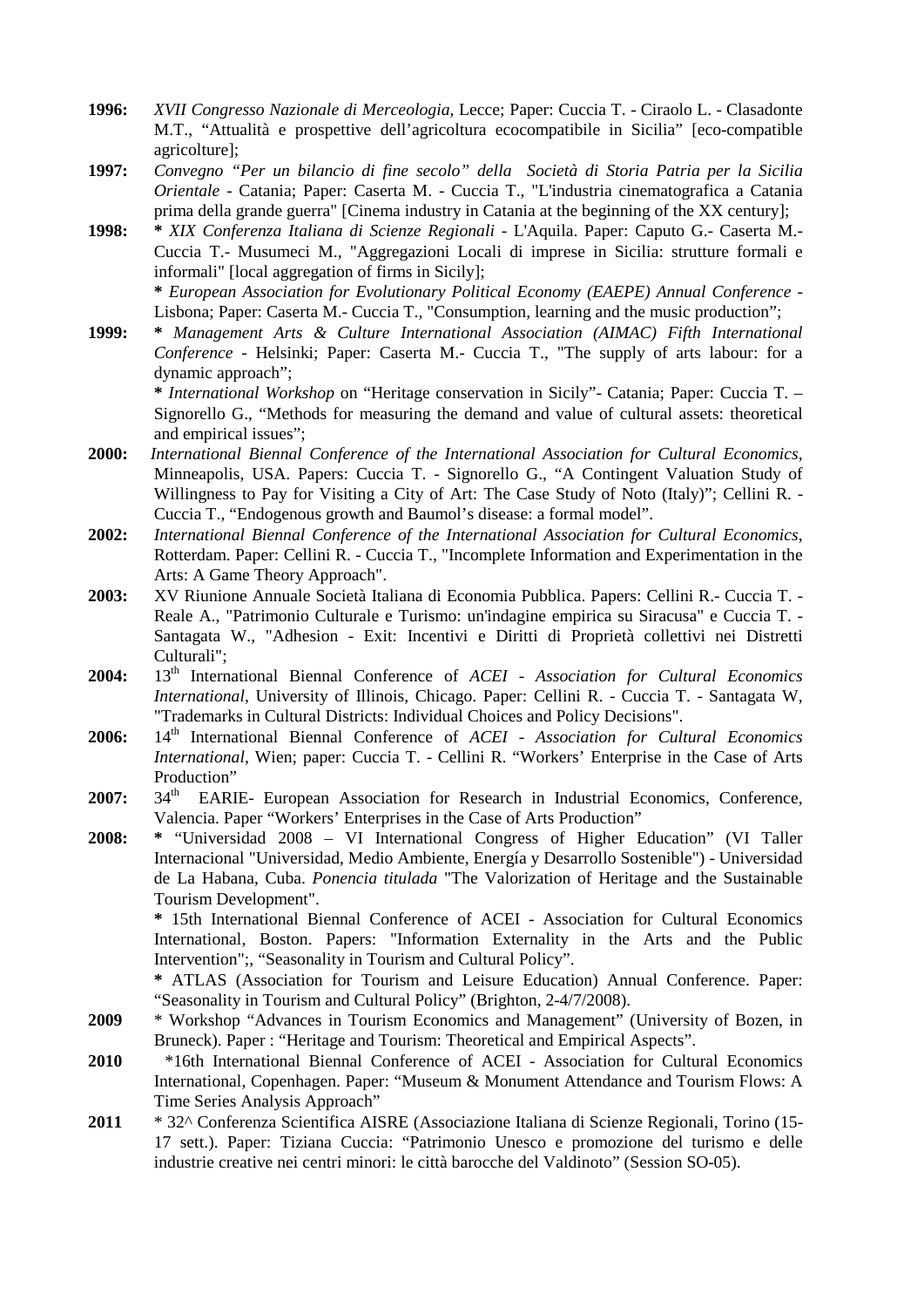\* 5^ International Congress "Science and Technology for the Safeguard of Cultural Heritage in the Mediterranean Basin", Istanbul (22-25 Nov.). Paper: "Museum & Monument Attendance and Tourism Flows: A Time Series Analysis Approach" (Session D2.21).

**2012** \* 10^ IIOC – International Industrial Organization Conference (Arlington, USA, 16-18 Marzo). Paper "Artist and Dealer as a Marketing Channel" (Session D84); \* 17th International Biennal Conference of ACEI - Association for Cultural Economics

International (Kyoto, 21-24 June). Papers "Artist and Dealer as a Marketing Channel" e "Seasonal tourism flows in UNESCO sites: the case of Sicily"

**2013** \* 2^ Bruneck Workshop "Tourism and Travel…" (Università di Bolzano, 2-4 giugno 2013). Invited paper: "Does UNESCO inscription affect the performance of tourism destinations? A regional perspective".

\* 69^ Conference IIPF - International Institute of Public Finance (Taormina, 22-25 agosto 2013). Paper "Does UNESCO inscription …" (Session 1.4)

\* 34^ Conferenza AISRE – Associazione Italiana di Scienze Regionali (Palermo, 2-3 settembre 2013). Paper "Does UNESCO inscription …" (Session SO6)

\* 6^ EWACE – European workshop on applied cultural economics (Lubiana, 5-7 settembre 2013). Paper "Does UNESCO inscription …"

- **2014** \* International Workshop "Public Goods, Economic Rents and Local Development" (Università Federale di Rio de Janeiro, 18-19 November 2014); **"**Is it worth being inscribed in the UNESCO World Heritage List?**".**
- **2015** \* Milano Expo 2015. Relation "La riqualificazione delle tonnare a fini turistici". \* International Workshop "The artful economist" (Catania, 15-16 September); presentation of the paper "The public spending for culture in Italy: What data show".

\* *L'Industria*. Annual meeting (Palermo, 25-26 September). Relation on cultural tourism in Italy.

\* University of Bologna (Rimini, 28 September). Seminar "The economic resilience of tourism industry in Italy"

- **2016** \* 19th Biannual Conference ACEI Association for Cultural Economics. Paper "How free admittance affects visits to museums: An analysis of the Italian case" (Valladolid, 21-25 giugno 2016)
- **2017** \* IATE International Association for Tourism Economics. 6th International Conference (Rimini, 21-23/6/2017). Paper: "How free admittance affects charged visits to museums: ..."; \* EWACE - European Workshop on Applied Cultural Economics - 8th Edition (Cracovia, 7- 9/9/2017.). Paper: "How free admittance affects charged visits to museums: ..."

\* SIEP – Società Italiana di Economia Pubblica (Catania, 21-22 Settembre). Paper: "How free admittance affects charged visits to museums: ...";

\* SIE Società Italiana degli Economisti (Cosenza, 19-21 Ottobre). Paper: "How free admittance affects charged visits to museums: ...".

- **2018** \* *AISRE – Associazione Italiana di Scienze Regionali* (Bolzano, 17-19/9/2018). Paper: "Do behaviours in cultural market affect economic regional resilience…?".
- **2019** \* 10<sup>th</sup> Siena Workshop "Tourism: Economics and Management" (University of Siena). Paper: "Spatial dependence in museum services: …".

**\*** EWACE - European Workshop on Applied Cultural Economics - 9th Edition (Copenhagen, 5-7/9/2019). Paper: "Spatial dependence in museum services:…", "Choices on museum attendance: an agent-based approach".

\* SIE - *Società Italiana degli Economisti* (Palermo, 24-26 Ottobre). Paper: "Spatial dependence in museum services ...".

**2020** Workshop "Rethinking culture and creativity in the technological era" (Università di Firenze). Paper: "Labour force participation and private expenditure for culture: Macroeconomic evidence from the Italian regions"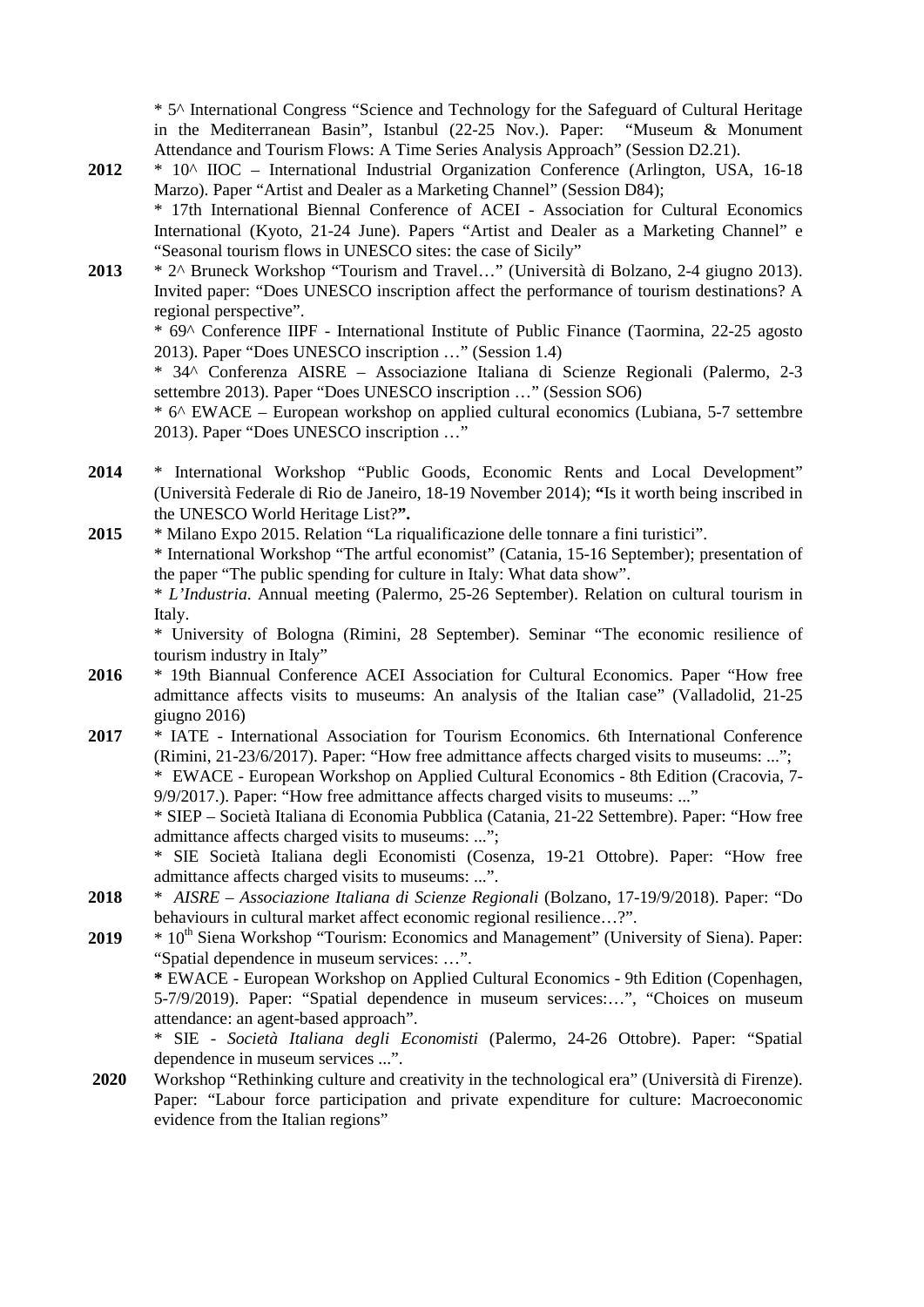#### **Publications**

*(in inverse time order)*

Roberto Cellini - Tiziana Cuccia, "Female workforce participation and household expenditure for culture and recreation: Macroeconomic evidence from the Italian regions", *Applied Economics*, vol. 53 n. 14, 2021, pp. 1659-71, doi.org/10.1080/00036846.2020.1841087.

Alessio E. Biondo - Roberto Cellini - Tiziana Cuccia, "Choices on museum attendance: An agent-based approach", *Metroeconomica*, vol. 71 n. 4, 2020, pp. 882-97; doi: 10.1111/meca.12306.

Roberto Cellini - Tiziana Cuccia - Domenico Lisi, "Spatial dependence in museum services: An analysis of the Italian case", *Journal of Cultural Economics*, vol. 44 n. 4, 2020, pp. 535-62; doi: 10.1007/s10824-019-09373-0.

Tiziana Cuccia, "Contingent valuation". In R. Towse - T. Navarrete Hernandez (Eds.), *Handbook of Cultural Economics, Third Edition*. Edward Elgar, Cheltenham, UK, 2020, pp. 95-105.

Tiziana Cuccia, "Intangible cultural heritage". In R. Towse - T. Navarrete Hernandez (Eds.), *Handbook of Cultural Economics, Third Edition*. Edward Elgar, Cheltenham, UK, 2020, pp. 294-303.

Roberto Cellini - Tiziana Cuccia, "Ingressi gratuiti e a pagamento nei musei italiani. Recenti evidenze empiriche e implicazioni", *Economia della cultura*, vol. 29 n. 3/2019, pp. 393-408, ISSN1122-7885.

Roberto Cellini - Tiziana Cuccia, "Weather conditions and museum attendance: A case-study from Sicily", *Climatic Change*, vol. 154 n. 3, 2019, pp. 511-27. DOI: 10.1007/s10584-019-02453-2.

Roberto Cellini - Tiziana Cuccia, "Do behaviours in cultural markets affect economic resilience? An analysis of Italian regions", *European Planning Studies*, vol. 27 n. 4, 2019, pp. 784-801, DOI: /10.1080/09654313.2019.1568397

Gianluca Cafiso - Roberto Cellini - Tiziana Cuccia, "Do economic crises lead tourists to closer destinations? Italy at the time of the Great Recession", *Papers in Regional Science*, vol. 97 n. 2, 2018, pp. 369-86, doi: 10.1111/pirs.12242, 2016.

Roberto Cellini - Tiziana Cuccia, "How free admittance affects charged visits to museums: An analysis of the Italian case", *Oxford Economic Papers*, vol. 70 n. 3, 2018, pp. 680-98, 2018, doi: 10.1093/oep/gpy011.

Tiziana Cuccia - Calogero Guccio - Ilde Rizzo, "UNESCO sites and performance trend of Italian regional tourism destinations: A two-stage DEA window analysis with spatial interaction", *Tourism Economics*, 2017, vol. 23 n. 2, pp. 316-42, doi: 10.1177/1354816616656266.

Tiziana Cuccia, "The impact of Unesco sites on the development of inner areas: the case of Sicily". In: Rafael Lapiedra - Rosa M. Rodriguez (Eds.), *Turismo y desarrollo en los espacios rurales de interior*. Tirant Lo Blanch, Valencia (Spain), 2018; pp. 17-30. ISBN: 978-84-9190-799-2.

Tiziana Cuccia - Luisa Monaco - Ilde Rizzo, "Are Less Public Funds Bad? New Strategies for Art Providers". In: V.M Ateca-Amestoy, V. Ginsburgh, I. Mazza, J. O'Hagan, J. Prieto-Rodriguez (Eds.), *Enhancing Participation in the arts in the EU: Challenges and Methods*. Springer, Cham Switzerland, 2017; pp. 357-369. Doi: 10.1007/978-3-319-09096-2\_24. ISBN: 978-3-319-09096-2 (eBook); 978-3-319-09095-5 (print).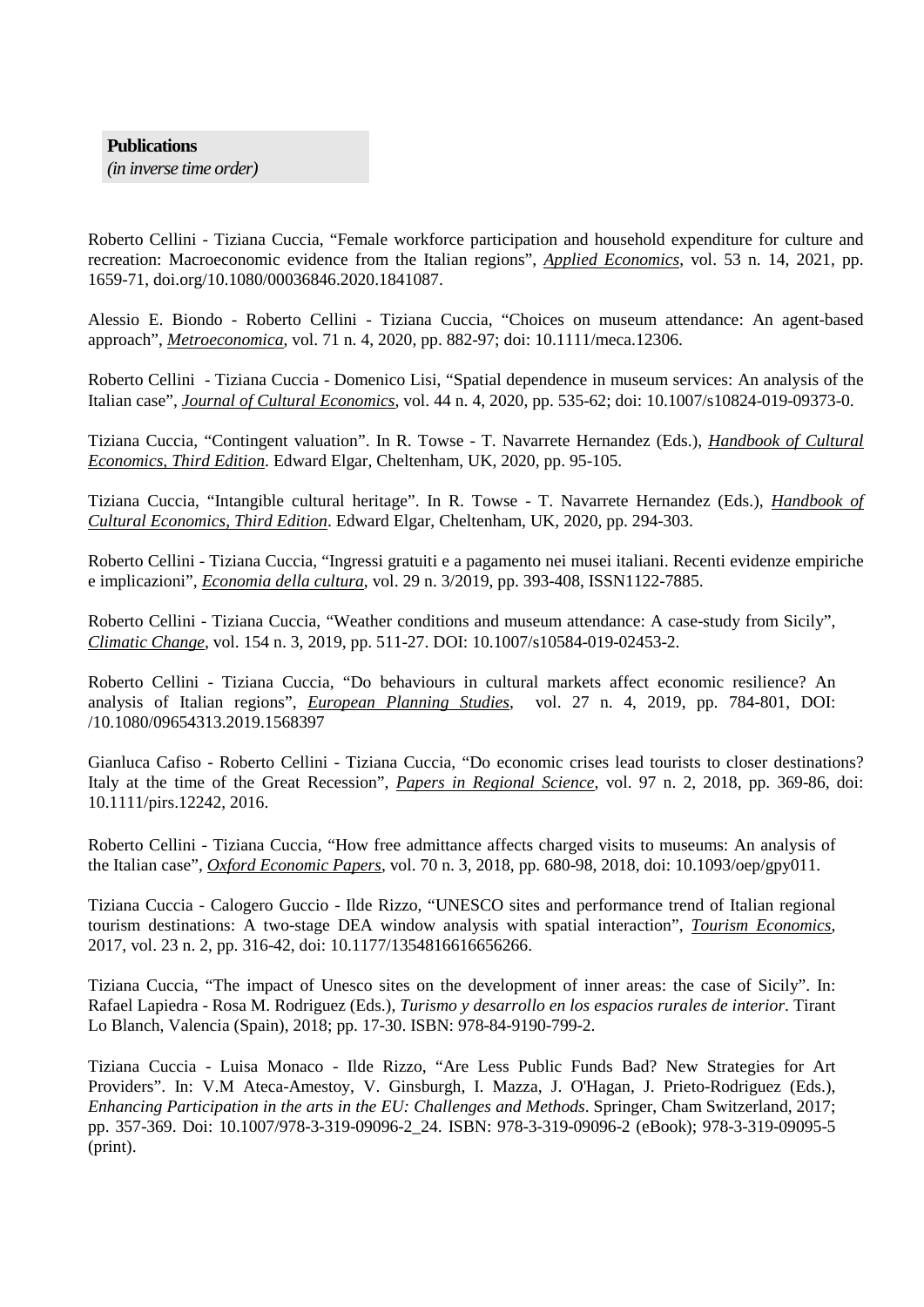Roberto Cellini - Tiziana Cuccia, "UNESCO sites as public goods: comparative experiences in Italy", *Revista de Economia Contemporânea - Journal of Contemporary Economics* (*Printed version* ISSN 1415- 9848 ; *On-line version* e-ISSN 1980-5527), vol. 20 n.3, 2016, pp. 553-569, DOI: 10.1590/198055272037.

Roberto Cellini - Tiziana Cuccia, "The public spending for culture in the face of decentralization processes and economic recession: the case of Italy". In: I. Rizzo - R. Towse (Eds.), *The artful economist: A new look at cultural economics*, Springer, Heidelberg, 2016. ISBN 978-3-319-40635-0, DOI: 10.1007/978-3-319- 40637-4, pp. 89-109.

Tiziana Cuccia - Calogero Guccio - Ilde Rizzo, "The effects of UNESCO World Heritage List inscription on tourism destinations performance in Italian regions", *Economic Modelling*, vol. 53, Febr. 2016, pp. 494- 508. DOI: [10.1016/j.econmod.2015.10.049.](http://dx.doi.org/10.1016/j.econmod.2015.10.049)

Roberto Cellini - Tiziana Cuccia, "The economic resilience of tourism industry in Italy: What the 'great recession' data show", *Tourism Management Perspectives*, 2015, vol. 16, pp. 346-56. (DOI: 10.1016/j.tmp.2015.09.007)

Tiziana Cuccia - Ilde Rizzo "Less Might Be Better. Sustainable Funding Strategies For Cultural Producers", *City, Culture and Society*, Vol. 7 n. 2, 2016, pp. 109-16. (DOI: 10.1016/j.ccs.2015.07.002)

Tiziana Cuccia, "Impatti del marchio UNESCO sui siti italiani: il Val di Noto" [Effects of Unesco label in Italian sites: the case of Valdinoto] , Ch. 8 in L. Moreschini, G. Ramello, W. Santagata (Eds), *Un marchio per la valorizzazione dei territori di eccellenza: dai siti UNESCO ai luoghi italiani della cultura, dell'arte e del paesaggio*. Rubbettino, Roma, 2016, pp. 149-172; ISBN: 9788849835762

Roberto Cellini - Tiziana Cuccia, "Seasonal processes in the Euro- US Dollar daily exchange rate", *Applied Financial Economics*, vol. 24, n. 3, 2014, pp. 161-174; doi: 10.1080/09603107.2013.870651);

Tiziana Cuccia, "Moneta unica e questioni di politica economica", [Common currency and economic policy issues]. In: M. Negro - D. Attaguile (Eds.) *Oltre questa Europa*, CEUR, Padova-Bologna, 2015 (ISBN: 9- 788862-926904), pp. 25-37.

Tiziana Cuccia - Calogero Guccio - Ilde Rizzo "Italian UNESCO Sites and the Performance of Tourist Destinations at the Regional Level". In: F. Mazzola - D. Musolino - V. Provenzano (Eds.), *Reti, nuovi settori e sostenibilità - Prospettive per l'analisi e le politiche regionali*, Franco Angeli Milano, 2014 (ISBN: 798- 88917-0887-8), pp. 153-70;

Roberto Cellini - Tiziana Cuccia, "The artist - art dealer relationship as a marketing channel", *Research in Economics*, vol. 68 n. 1, 2014, pp. 57-69 (DOI: 10.1016/j.rie.2013.12.003);

Tiziana Cuccia - Ilde Rizzo, "Seasonal tourism flows in UNESCO sites: The case of Sicily", Ch. 13 in J. Kaminski - A.M. Benson - D. Arnold (Eds.), *Contemporary Issues in Cultural Heritage Tourism*, Routledge, London 2014;

Cellini Roberto - Cuccia Tiziana, "Museum & Monument Attendance and Tourism Flow: A Time Series Analysis Approach", *Applied Economics*, vo. 45 n. 24, pp. 3473-82, 2013.

Cuccia Tiziana, "Is it worth being inscribed in the world heritage list? A case study of 'The Baroque cities in Val di Noto' (Sicily) ", *Rivista Italiana di Economia, Demografia e Statistica*, vol. 66 n. 2, 2012, pp. 169- 190.

Cellini Roberto - Cuccia Tiziana, "Are exchange rates really free from seasonality? An exploratory analysis on monthly time series", *Open Economics Journal*, vol. 4, 2011, pp. 44-48.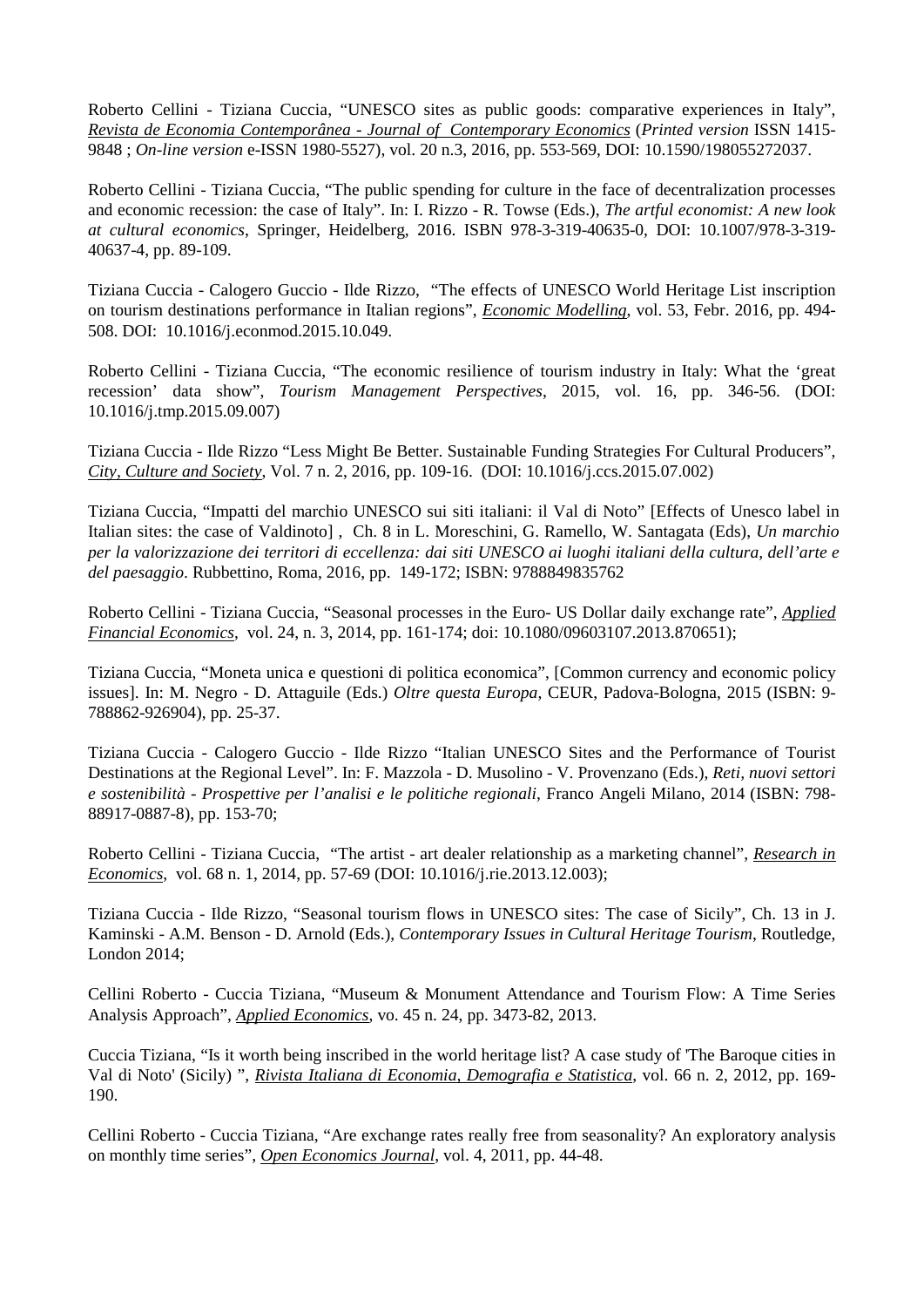Cuccia Tiziana - Ilde Rizzo, "Heritage and Tourism: Theoretical and Empirical Issues", *Tourismos*, vol. 6 n. 3, Winter 2011, pp. 37-56.

Cuccia Tiziana - Ilde Rizzo, "Cultural Seasonality in Cultural Destinations: Empirical Evidence from Sicily", *Tourism Management*, vol. 32 n. 3, June 2011, pp. 589-95.

Cellini Roberto - Cuccia Tiziana, "Information Externality in the Arts and the Public Intervention: A Note", *European Journal of Scientific Research*, vol. 51 n. 1, 2011, pp. 40-43.

Cuccia Tiziana, "Contingent Valuations". In: R. Towse (Ed.), *A Handbook of Cultural Economics- Second Edition*, Edward Elgar, Cheltenham, UK, 2011, pp. 90-99

Cuccia Tiziana, "A Contingent Rankig Study on the Preferences of Tourists across Seasons", *Estudios de Economìa Aplicada*, vol. 27 n. 1, 2009, pp. 161-176.

Cuccia Tiziana - Cellini Roberto, "Workers' Enterprises and the Taste for Production: the Arts, Sport and Other Cases", *Scottish Journal of Political Economy*, vol. 56 n. 1, 2009, pp. 123-137.

Tiziana Cuccia - Pier Jean Benghozi - Andrea Granelli, "Design e Cultura Materiale". In: W. Santagata (Ed.), *Libro Bianco sulla Creatività*, EGEA Università Bocconi Editore, Milano, 2009, pp.89-109.

Cuccia Tiziana - Marrelli Massimo - Santagata Walter, "Collective Trademarks and Cultural Districts: The Case of San Gregorio Armeno- Naples". In Philip Cooke - Luciana Lazzaretti (Eds.), *Creative Cities, Cultural Cluster and Local Economic Development*, Edward Elgar, Cheltenham, UK, 2008, pp.121-136.

Cuccia Tiziana - Cellini Roberto, "Is Cultural Heritage Really Important for Tourists? A Contingent Rating Study", *Applied Economics*, vol. 39, 2007, pp. 261-271.

Cellini Roberto - Cuccia Tiziana , "Catania: l'analisi del turismo nella destinazione di una città", *Economia dei servizi*, vol. 2, pp. 147-66, 2007.

Cuccia Tiziana - Marrelli Massimo - Santagata Walter, "Il ruolo dei marchi collettivi nella valorizzazione dei distretti culturali: aspetti teorici ed evidenze empiriche". In Claudia Berni (Ed.), *Il territorio soggetto culturale*, Franco Angeli, Milano, 2006 (pp. 253-69).

Cellini R. - Cuccia T., "Endogenous growth and Baumol's disease: a formal model, *RISEC - Rivista Italiana di Scienze Economiche e Commerciali*, vol. LII n. 2, 2005, pp. 205-222;

Cuccia Tiziana - Segre Giovanna, "Beni materiali e cultura locale: la proprietà collettiva nei distretti", *Economia della cultura*, vol. XV n. 2, 2005, pp. 183-194;

Cellini Roberto - Cuccia Tiziana - Santagata Walter, "Policy Decisions on Collective Property Rights in Cultural Districts. A Positive Model", *Rivista di Politica Economica*, vol. XCV, 2005 pp. 247-265; reprinted in: R. Cellini - G. Cozzi (Eds.), *Intellectual Property, Competition and Growth*, Palgrave Macmillan, London, 2007.

Cuccia Tiziana, "Le Reti Museali tra Efficienza Produttiva e Sostegno della Domanda Turistica". In Rizzo I. (Ed.), *Tutela e valorizzazione dei beni culturali in Sicilia*, Franco Angeli, Milano, 2005, pp.129-153;

Cellini Roberto - Cuccia Tiziana, "I concetti, le cause e gli effetti della globalizzazione: una nota". In Antonio D'Agata, Emilio Giardina, Enzo Sciacca (Eds.), *Tra economia e società: Studi in memoria di Giovanni Montemagno*, Giuffrè, Milano, 2005, pp. 87-98.

Cellini Roberto - Cuccia Tiziana - Reale Antonio, "Patrimonio Culturale e Turismo: Un'Indagine Empirica su Siracusa", *Economia Pubblica*, vol. 34 n. 3, pp. 113-131, 2004.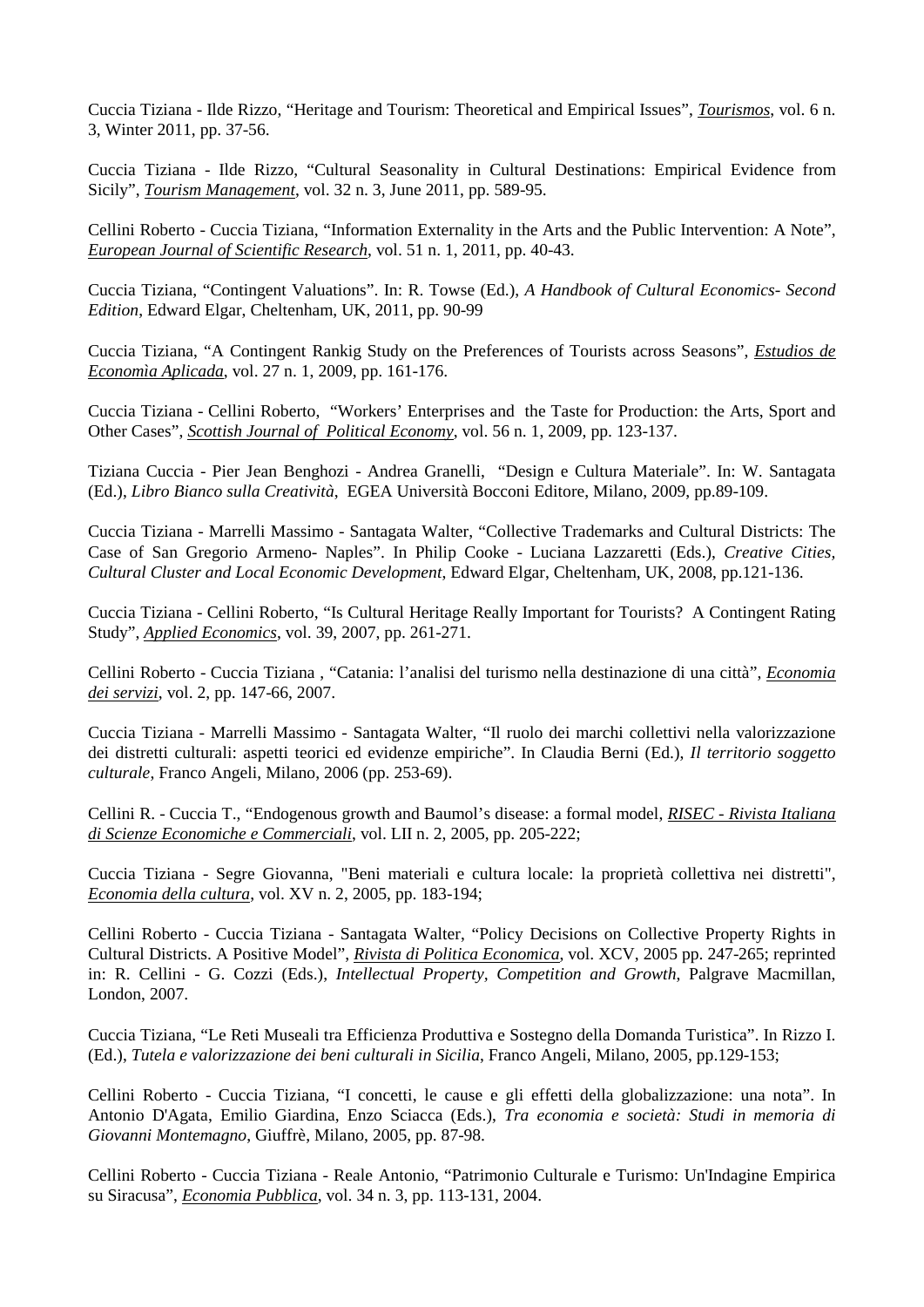Cuccia Tiziana - Santagata Walter, "Collective property rights for economic development: the case of ceramics cultural district in Caltagirone, Sicily". In Colombatto E. (Ed.), *Companion to Property Rights Economics*, E. Elgar, Cheltenham, UK, 2004, pp. 473-488;

Cuccia Tiziana, "L'organizzazione di rete nell'offerta turistica siciliana". In La Rosa R. (Ed.), *Lo sviluppo del turismo in Sicilia*, Franco Angeli, Milano, 2004, pp. 135-176.

Cuccia Tiziana, "Contingent Valuation in Cultural Economics". In Towse R. (Ed.), *Handbook of Cultural Economics*, Edward Elgar, Cheltenham, UK, 2003, pp. 119-131;

Cellini Roberto - Cuccia Tiziana, "Incomplete Information and Experimentation in the Arts: A Game Theory Approach", *Economia Politica*, vol.XX n.1, 2003, pp.21-34;

Cellini Roberto - Cuccia Tiziana, "Le Peculiarità delle Imprese Cooperative nel Settore dell'Arte. Un'analisi Teorica", *Rivista di Politica Economica*, vol. XCIII n.5, 2003, pp.35-65;

Cuccia Tiziana - Santagata Walter, "Adhesion - Exit: Incentivi e Diritti di Proprietà Collettivi nei Distretti Culturali", *Studi Economici*, vol. 80, 2003, pp. 5-29;

Cuccia Tiziana, "L'ospitalità in agriturismo nella Sicilia Orientale: un know-how da sviluppare". In Sassu A. - Lodde S. (Eds.), *Saperi locali, innovazione e sviluppo economico*, Franco Angeli, Milano, 2003, pp. 341- 358;

Cuccia Tiziana - Signorello Giovanni, "Methods for Measuring the Demand and Value of Cultural Heritage: an overview". In I.Rizzo - R.Towse (eds.), *Heritage Conservation in Sicily. Some Policy Issues*, Edward Elgar, Cheltenham, UK, 2002, pp.119-146;

Cuccia Tiziana -Signorello Giovanni, "A Contingent Valuation Study of Willigness to Pay for Heritage Visits: Case Study of Noto". In I. Rizzo - R. Towse (Eds.), *Heritage Conservation in Sicily. Some Policy Issues*, Edward Elgar, Cheltenham, UK, 2002, pp.147-163;

Caserta Maurizio - Cuccia Tiziana, "The supply of arts labour: for a dynamic approach", *Journal of Cultural Economics*, vol. 25, 2001, pp.185-201;

Cuccia Tiziana - Ciraolo Luigi, "Significatività di una corretta valutazione economica dei beni culturali", *Rivista di Merceologia*, 1994, vol. 33 n. 1, pp. 71-83.

# Working papers (Selection limited to recent w.p.)

Alessio E. Biondo - Roberto Cellini - Tiziana Cuccia, "Choices on museum attendance: an agent-based approach", mimeo, Catania, 2019.

Roberto Cellini - Tiziana Cuccia, "Labor force participation and private expenditure for culture and recreation: Macroeconomic evidence from the Italian regions", mimeo, Catania, 2019.

# Conference Reports (Selection)

T. Cuccia - C. Guccio - I. Rizzo, "Does UNESCO inscription affect the performance of tourism destinations? A Regional persepctive". In: Amodela R., Lira S., Pinheiro C. (Eds.), *Heritage 2014 - 4th International Conference on Heritage and Sustainable Development*. vol. 2, p. 1253-1274, Barcelos (Portugal): Green Lines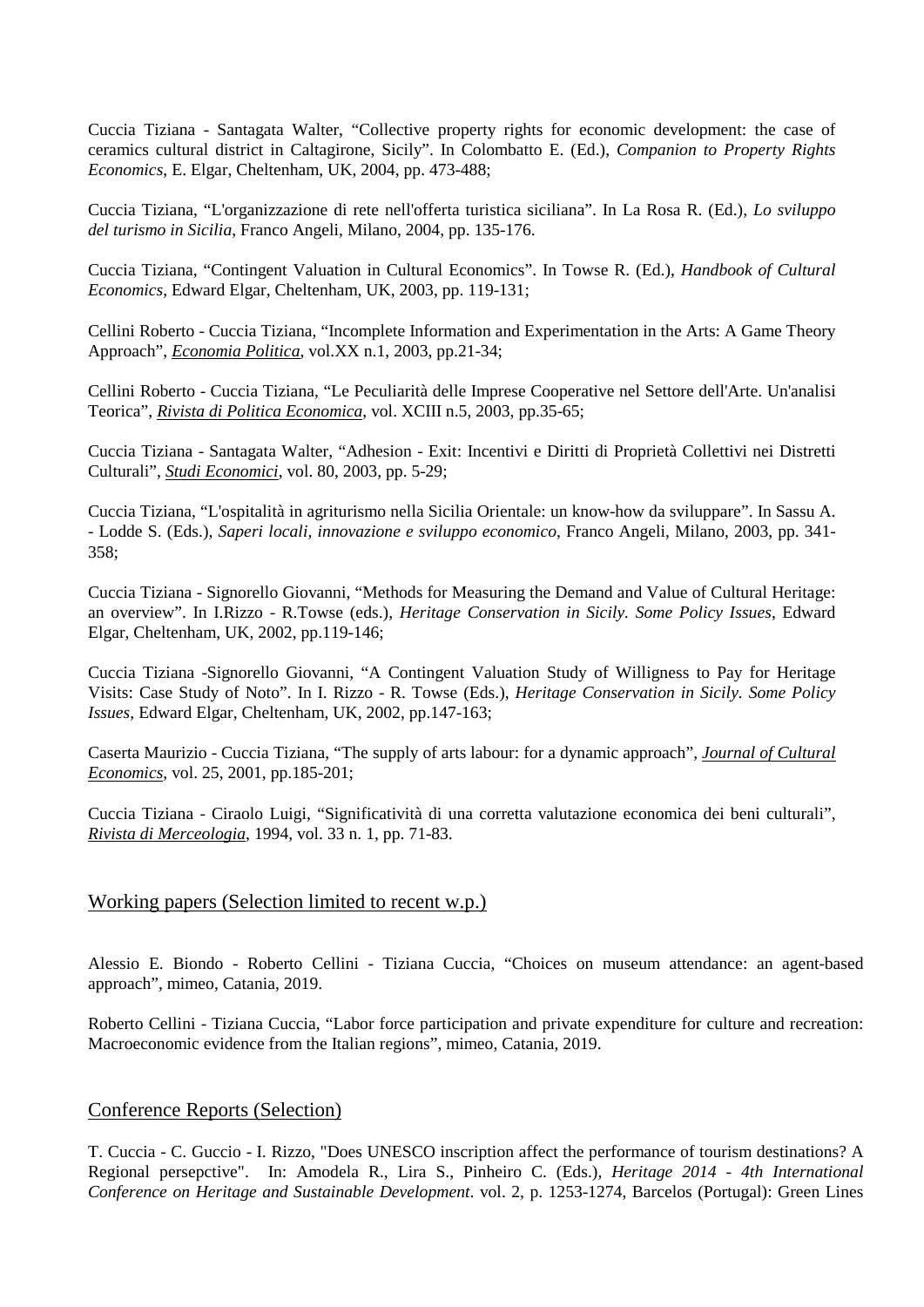Institute, e-ISBN: 978-989-98013-7-0, printed version - ISBN 978-989-98013-6-3; also in Book of Abstract - ISBN: 978-989-8734-05-1]; doi: 10.14575/gl/heritage2014.

T. Cuccia - C. Guccio - I. Rizzo, "Does UNESCO inscription affect the performance of tourism destinations? A regional perspective", SSRN paper n. 2225771, [http://ssrn.com/abstract=2225771](http://ssrn.com/abstract=2097704) (February 2013); also e in ACEI Working Paper Series, AWP-4-2013, (October 2013).

R. Cellini- T. Cuccia, 2012, "Attendance at culutral sites and tourism flows in Italy" IN: 5th International Congress on "Science and Technology for the Safeguard of Cultural Heritage in the Mediterranean Basin", *Proceedings Vol IV Biological Diversity, Museum Projects and Benefits, p. 422-28.* ISBN 978-88-905639-8-0 (pp. 422-28).

R. Cellini - T. Cuccia, 2011, "Museum & Monument Attendance and Tourism Flow: A Time Series Analysis Approach on the Italian Case". IN: 5th International Congress on "Science and Technology for the Safeguard of Cultural Heritage in the Mediterranean Basin", *Congress Cultural Heritage Instanbul 2011,*  (p. 348-) Roma-Istanbul: Valmar*.* ISBN 978-88-905639-3-5.

T. Cuccia- I. Rizzo, "Seasonality in Tourism and Cultural Policy", Catania, mimeo, 2008, ACEI - 15th International Biennal Conference, Conference Proceedings (1<sup>st</sup> Session- Heritage), Boston, Ma, USA.

M. Caserta - T. Cuccia, "L'industria cinematografica a Catania prima della Grande Guerra", in Dollo C. (a cura di), *Per un bilancio di fine secolo. Catania nel novecento. Atti del I Convegno di studio. I primi venti anni*, ed. Società di Storia Patria per la Sicilia Orientale, Catania 1999;

G. Caputo - M. Caserta - T. Cuccia - M. Musumeci, "Aggregazioni Locali di imprese in Sicilia: strutture formali e informali", Atti della XIX Conferenza Italiana di Scienze Regionali, L'Aquila, Ott.1998, Vol.II, pp. 319-333;

T. Cuccia T. - L. Ciraolo - M.T. Clasadonte, "Attualità e prospettive dell'agricoltura ecocompatibile in Sicilia", Atti del XVII Congresso Nazionale di Merceologia, Lecce, Ott. 1996, Vol. I, pp. 342-352;

T. Ignazitto - T. Cuccia - M.T. Clasadonte, "Qualità e certificazione nel settore agroalimentare con riferimento al comparto lattiero-caseario", Atti del XVII Congresso Nazionale di Merceologia, Lecce, Ott. 1996, Vol. I, pp.391-403;

T. Cuccia T. - L. Ciraolo, "L'impresa e il management ambientale", Atti del XVI Congresso Nazionale di Merceologia, Pavia, Sett.1994, Vol.III, pp. 14-23;

T. Cuccia T. - M.T. Clasadonte - A. Zerbo, "Problematiche connesse all'applicazione del marchio di qualità ambientale europeo", Atti del XVI Congresso Nazionale di Merceologia, Pavia, Sett.1994, Vol. III, pp. 24- 30.

## **Other**

T. Cuccia - I. Rizzo, "What cultural producers may learn in time of recession", in economiststalkart.org <http://economiststalkart.org/2016/03/02/what-cultural-producers-may-learn-in-time-of-recession/> (available since March 2016)

R. Cellini - T. Cuccia - D. Lisi. "Do Italian museums really compete in services?", Economists-talk-art.org (since 5/01/2021).